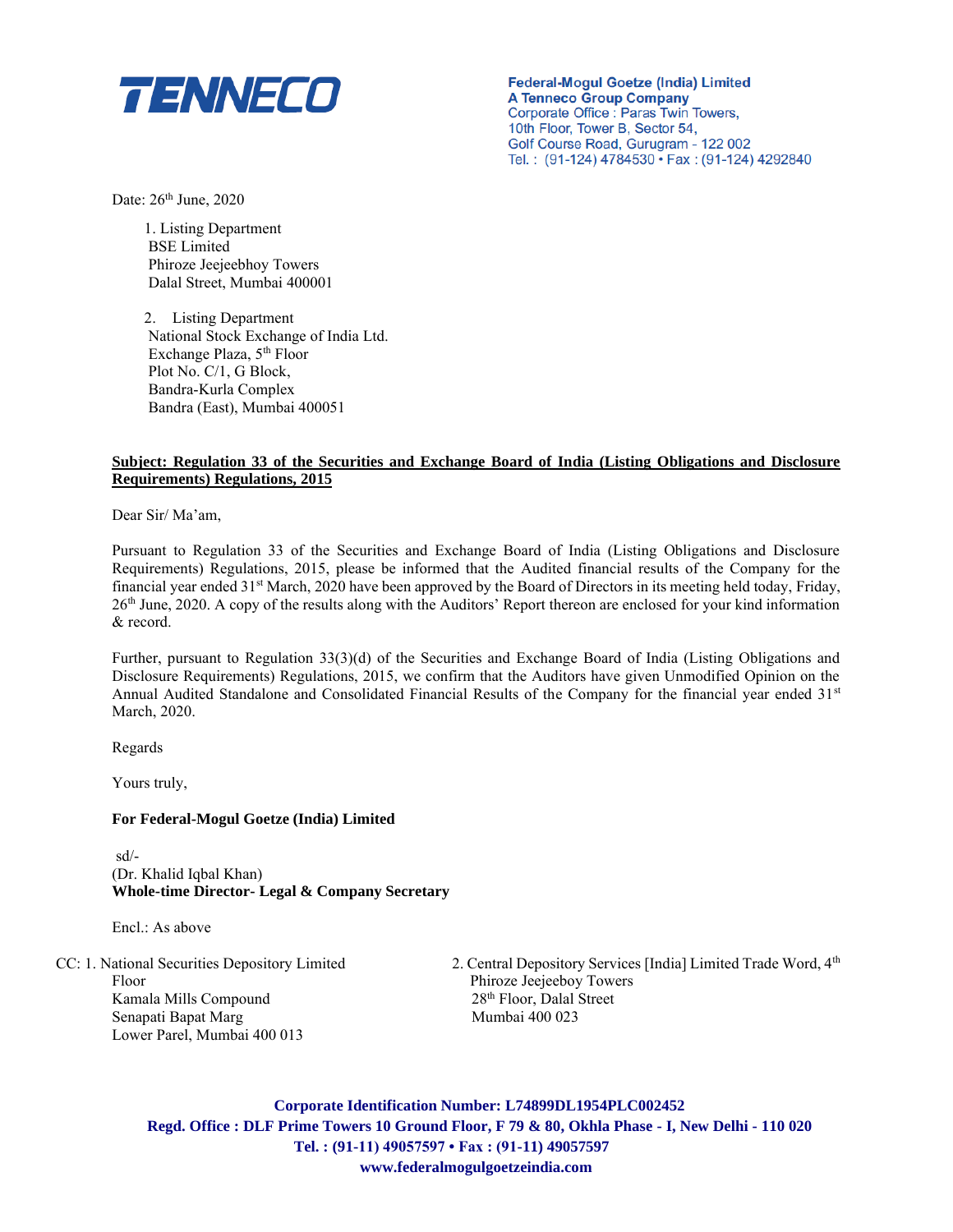#### **CIN:L74899DL1954PLC002452 Website: www.federalmogulgoetzeindia.net Gurugram-122002 Corp off: 10th Floor, Paras Twin Towers, Tower B, Golf Course Road, Sector 54 Regd Off: DLF Prime Towers, 10 Ground Floor, F-79 & 80, Okhla Phase-I, New Delhi-110020 FEDERAL-MOGUL GOETZE (INDIA) LIMITED E mail : Investor.grievance@federalmogul.com Phone / Fax : +91 11 49057597**

**Statement of financial results for the quarter and year ended 31 March 2020**

**Rs in lacs except per share data**

|              |      |                                                                                         | Standalone     |                          |                |               | Consolidated  |                |                          |                |               |               |
|--------------|------|-----------------------------------------------------------------------------------------|----------------|--------------------------|----------------|---------------|---------------|----------------|--------------------------|----------------|---------------|---------------|
|              | S.No | <b>Description</b>                                                                      | Quarter ended  | Quarter ended            | Quarter ended  | Year ended    | Year ended    | Quarter ended  | Quarter ended            | Quarter ended  | Year ended    | Year ended    |
|              |      |                                                                                         | 31 March 2020  | 31 December 2019         | 31 March 2019  | 31 March 2020 | 31 March 2019 | 31 March 2020  | 31 December 2019         | 31 March 2019  | 31 March 2020 | 31 March 2019 |
|              |      |                                                                                         | (Refer note-5) | (Unaudited)              | (Refer note-5) | (Audited)     | (Audited)     | (Refer note-5) | (Unaudited)              | (Refer note-5) | (Audited)     | (Audited)     |
|              |      |                                                                                         |                |                          |                |               |               |                |                          |                |               |               |
|              |      | Income                                                                                  |                |                          |                |               |               |                |                          |                |               |               |
|              |      | Revenue From Operations                                                                 | 23,027.74      | 27,461.66                | 32,026.46      | 1,06,639.22   | 1,31,897.90   | 23,422.46      | 27,920.00                | 30,330.97      | 1,08,540.75   | 1,34,182.99   |
| $\mathbf{I}$ |      | Other Income                                                                            | 511.83         | 365.12                   | 293.24         | 2,476.05      | 2,849.34      | 305.77         | 201.21                   | 188.45         | 1,313.36      | 1,424.55      |
| Ш            |      | Total Income(I+II)                                                                      | 23,539.57      | 27,826.78                | 32,319.70      | 1,09,115.27   | 1,34,747.24   | 23,728.23      | 28,121.21                | 30,519.42      | 1,09,854.11   | 1,35,607.54   |
|              |      |                                                                                         |                |                          |                |               |               |                |                          |                |               |               |
| IV           |      | <b>Expenses</b>                                                                         |                |                          |                |               |               |                |                          |                |               |               |
|              | (a)  | Cost of materials consumed                                                              | 8,693.57       | 7,520.56                 | 11,734.50      | 33,947.30     | 45,921.00     | 7,920.62       | 6,581.96                 | 8,607.11       | 30,478.94     | 42,074.24     |
|              | (b)  | Purchases of stock-in-trade                                                             | 335.13         | 427.76                   | 295.04         | 1,580.42      | 1,451.74      | 335.13         | 427.76                   | 295.04         | 1,580.42      | 1,451.74      |
|              | (c)  | Changes in inventories of finished goods,                                               | (2,061.84)     | 2,744.64                 | (668.30)       | 2,144.64      | (2,833.59)    | (2, 129.04)    | 2,814.21                 | (445.76)       | 2,159.50      | (2,886.87)    |
|              | (d)  | work-in-progress and stock-in-trade ((Increase)/ Decrease)<br>Employee benefits expense | 7,242.16       | 6,482.14                 | 7,550.11       | 28,507.52     | 29,757.16     | 7,469.18       | 6,679.01                 | 7,813.44       | 29,328.06     | 30,601.75     |
|              | (e)  | Finance costs                                                                           | 64.93          | 124.61                   | 183.13         | 482.00        | 874.30        | 64.62          | 119.96                   | 2.88           | 337.36        | 512.70        |
|              |      |                                                                                         | 2,238.80       | 2,225.74                 | 2,093.59       | 8,862.75      | 8,151.33      | 2,338.57       | 2,330.48                 | 2,199.04       | 9,277.44      | 8,576.87      |
|              | (f)  | Depreciation and amortisation expense<br>Other expenses                                 | 6,635.10       | 7,413.45                 | 8,244.26       | 30,280.67     | 38,582.53     | 7,113.93       | 7,853.18                 | 8,504.37       | 32,027.77     | 40,382.07     |
|              | (g)  |                                                                                         |                |                          |                |               |               |                |                          |                |               |               |
|              |      | <b>Total expenses</b>                                                                   | 23,147.85      | 26,938.90                | 29,432.33      | 1,05,805.30   | 1,21,904.47   | 23,113.01      | 26,806.56                | 26,976.12      | 1,05,189.49   | 1,20,712.50   |
| $\mathbf v$  |      | Profit before tax (III-IV)                                                              | 391.72         | 887.88                   | 2,887.37       | 3,309.97      | 12,842.77     | 615.22         | 1,314.65                 | 3,543.30       | 4,664.62      | 14,895.04     |
|              |      | <b>Current Tax</b>                                                                      | 131.12         | 399.37                   | 1,212.74       | 1,242.33      | 4,231.16      | 289.27         | 506.79                   | 1,500.92       | 1,766.34      | 4,979.52      |
|              |      | Deferred Tax (credit) / expense                                                         | 65.63          | (159.14)                 | (99.81)        | (916.02)      | 360.76        | 8.17           | (159.14)                 | (164.48)       | (973.47)      | 365.71        |
| VI           |      | <b>Tax Expense</b>                                                                      | 196.75         | 240.23                   | 1,112.93       | 326.31        | 4,591.92      | 297.44         | 347.65                   | 1,336.44       | 792.87        | 5,345.23      |
| VII          |      | Profit for the period after tax (V-VI)                                                  | 194.97         | 647.65                   | 1,774.44       | 2,983.66      | 8,250.85      | 317.78         | 967.00                   | 2,206.86       | 3,871.75      | 9.549.81      |
| VIII         |      | Other comprehensive income                                                              |                |                          |                |               |               |                |                          |                |               |               |
|              |      | (i) Items that will not be reclassified to profit or loss [loss/(gain)]                 | 1,218.78       | ٠                        | (193.04)       | 1,218.78      | (467.44)      | 1,223.62       | $\overline{\phantom{a}}$ | (201.68)       | 1,223.62      | (481.12)      |
|              |      | (ii) Income tax relating to items that will not be reclassified                         | (306.74)       |                          | 67.74          | (306.74)      | 163.32        | (307.98)       | $\overline{\phantom{a}}$ | 70.27          | (307.98)      | 167.31        |
|              |      | to profit or loss                                                                       |                |                          |                |               |               |                |                          |                |               |               |
|              |      |                                                                                         |                |                          |                |               |               |                |                          |                |               |               |
|              |      | Total other comprehensive income for the period                                         | 912.04         | $\blacksquare$           | (125.30)       | 912.04        | (304.12)      | 915.64         | $\overline{\phantom{a}}$ | (131.41)       | 915.64        | (313.81)      |
| IX           |      | Total Comprehensive Income for the period (VII-VIII)                                    | (717.07)       | 647.65                   | 1,899.74       | 2,071.62      | 8,554.97      | (597.86)       | 967.00                   | 2,338.27       | 2,956.11      | 9,863.62      |
|              |      | Profit and loss for the year                                                            |                |                          |                |               |               |                |                          |                |               |               |
|              |      | Attributable to                                                                         |                |                          |                |               |               |                |                          |                |               |               |
|              |      | a) Owner of the company                                                                 | 194.97         | 647.65                   | 1,774.44       | 2,983.66      | 8,250.85      | 225.69         | 810.52                   | 1,710.63       | 3,249.67      | 8,741.30      |
|              |      | b) Non controlling interest                                                             |                |                          |                |               |               | 92.09          | 156.48                   | 496.23         | 622.08        | 808.51        |
|              |      |                                                                                         | 194.97         | 647.65                   | 1,774.44       | 2,983.66      | 8,250.85      | 317.78         | 967.00                   | 2,206.86       | 3,871.75      | 9,549.81      |
|              |      | Other comprehensive income for the year                                                 |                |                          |                |               |               |                |                          |                |               |               |
|              |      | Attributable to<br>a) Owner of the company                                              | 912.04         | $\overline{\phantom{a}}$ | (125.30)       | 912.04        |               | 913.87         | $\blacksquare$           | (128.41)       | 913.87        | (309.06)      |
|              |      | b) Non controlling interest                                                             |                | $\overline{\phantom{a}}$ |                |               | (304.12)      | 1.77           | $\blacksquare$           | (3.00)         | 1.77          | (4.75)        |
|              |      |                                                                                         | 912.04         | $\blacksquare$           | (125.30)       | 912.04        | (304.12)      | 915.64         | $\overline{\phantom{a}}$ | (131.41)       | 915.64        | (313.81)      |
|              |      | Total comprehensive income for the year                                                 |                |                          |                |               |               |                |                          |                |               |               |
|              |      | Attributable to                                                                         |                |                          |                |               |               |                |                          |                |               |               |
|              |      | a) Owner of the company                                                                 | (717.07)       | 647.65                   | 1,899.74       | 2,071.62      | 8,554.97      | (688.17)       | 810.52                   | 1,839.04       | 2,335.80      | 9,050.36      |
|              |      | b) Non controlling interest                                                             |                |                          |                |               |               | 90.31          | 156.48                   | 499.23         | 620.31        | 813.26        |
|              |      |                                                                                         | (717.07        | 647.65                   | 1,899.74       | 2,071.62      | 8,554.97      | (597.86)       | 967.00                   | 2,338.27       | 2,956.11      | 9,863.62      |
| X            |      | Paid-up equity share capital                                                            | 5,563.21       | 5,563.21                 | 5,563.21       | 5,563.21      | 5,563.21      | 5,563.21       | 5,563.21                 | 5,563.21       | 5,563.21      | 5,563.21      |
| XI           |      | Other Equity                                                                            |                |                          |                | 69,849.17     | 67,777.55     |                |                          |                | 76,210.26     | 73,874.46     |
|              |      | Face value of share (INR)                                                               | 10.00          | 10.00                    | 10.00          | 10.00         | 10.00         | 10.00          | 10.00                    | 10.00          | 10.00         | 10.00         |
| XII          |      | Earning per share (of INR 10 each) not annualised                                       |                |                          |                |               |               |                |                          |                |               |               |
|              |      | <b>Basic</b>                                                                            | 0.35           | 1.16                     | 3.19           | 5.36          | 14.83         | 0.41           | 1.46                     | 3.07           | 5.84          | 15.71         |
|              |      | <b>Diluted</b>                                                                          | 0.35           | 1.16                     | 3.19           | 5.36          | 14.83         | 0.41           | 1.46                     | 3.07           | 5.84          | 15.71         |
|              |      |                                                                                         |                |                          |                |               |               |                |                          |                |               |               |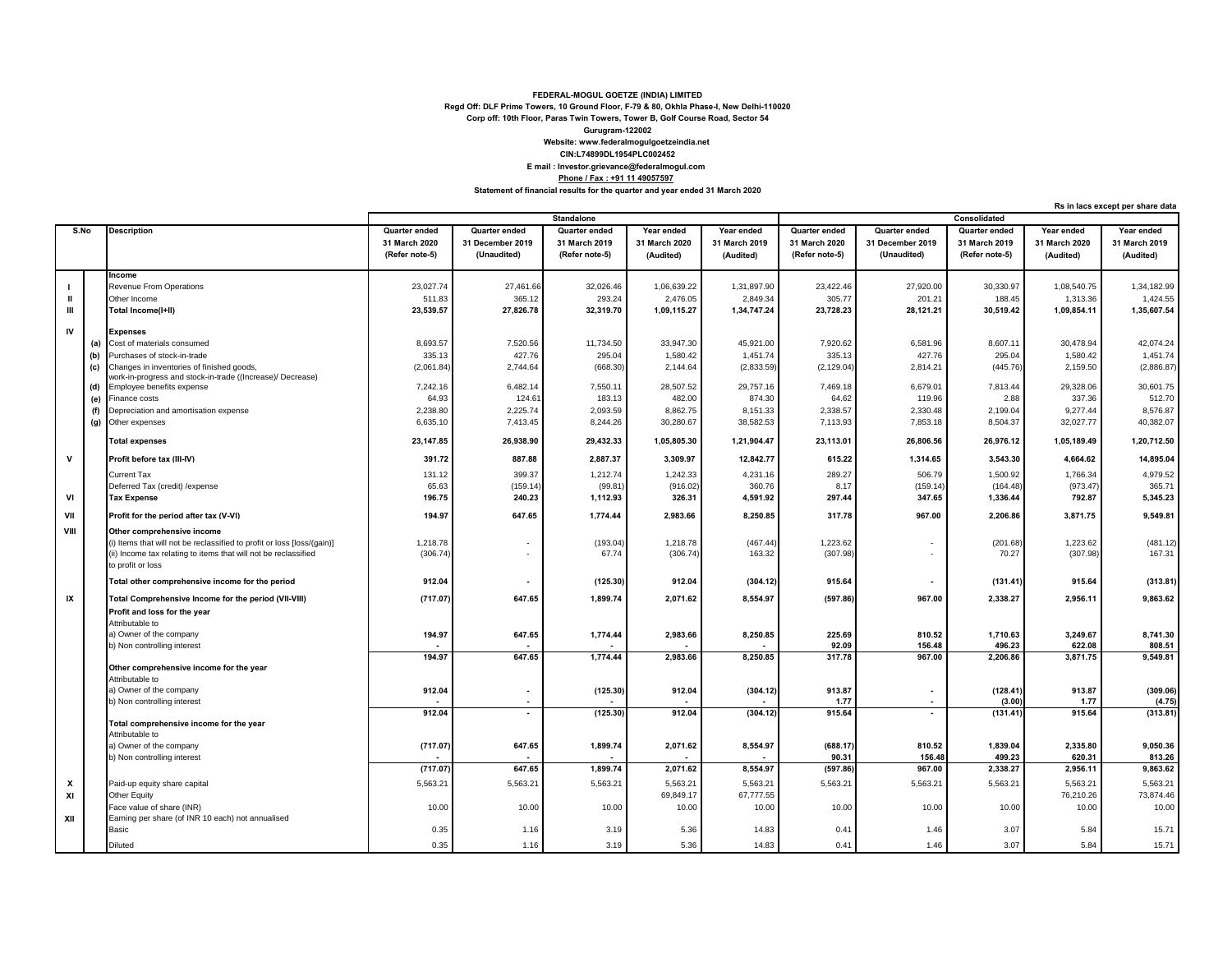|       |    | <b>Statement of Assets and Liabilities:</b>                                  |                       | <b>Standalone</b>     | Rs in Lacs<br>Consolidated |                       |  |
|-------|----|------------------------------------------------------------------------------|-----------------------|-----------------------|----------------------------|-----------------------|--|
| S.No. |    | <b>Particulars</b>                                                           | As at                 | As at                 | As at                      | As at                 |  |
|       |    |                                                                              | 31 March 2020         | 31 March 2019         | 31 March 2020              | 31 March 2019         |  |
|       |    |                                                                              | (Audited)             | (Audited)             | (Audited)                  | (Audited)             |  |
| A     |    | <b>ASSETS</b>                                                                |                       |                       |                            |                       |  |
|       |    |                                                                              |                       |                       |                            |                       |  |
|       | l1 | <b>NON-CURRENT ASSETS</b>                                                    |                       |                       |                            |                       |  |
|       |    | (a) Property, plant and equipment                                            | 51.581.60             | 54.034.00             | 54.973.95                  | 57.807.49             |  |
|       |    | (b) Capital work-in-progress                                                 | 3,602.49              | 2,805.67              | 4,235.37                   | 2,828.68              |  |
|       |    | (c) Right of use assets                                                      | 484.02<br>37.09       | 37.69                 | 484.02<br>37.09            | 37.68                 |  |
|       |    | (d) Intangible assets<br>(e) Financial assets                                |                       |                       |                            |                       |  |
|       |    | i) Investments                                                               | 516.94                | 516.94                | 6.94                       | 6.94                  |  |
|       |    | ii) Loans                                                                    | 1,289.40              | 1,210.53              | 1,289.40                   | 1,210.53              |  |
|       |    | ii) Other financial assets                                                   | 491.36                | 595.32                | 491.36                     | 595.32                |  |
|       |    | (f) Current tax assets (net)                                                 | 632.75                | 362.55                | 821.84                     | 474.91                |  |
|       |    | (g) Other non-current assets                                                 | 1,009.89              | 1,309.65              | 1,086.56                   | 1,393.27              |  |
|       |    | <b>Total non-current assets</b>                                              | 59,645.54             | 60,872.35             | 63,426.53                  | 64,354.82             |  |
|       | 2  | <b>CURRENT ASSETS</b>                                                        |                       |                       |                            |                       |  |
|       |    | (a) Inventories                                                              | 18,443.40             | 20.669.78             | 19.507.73                  | 21,762.48             |  |
|       |    | (b) Financial assets                                                         |                       |                       |                            |                       |  |
|       |    | i) Trade receivables                                                         | 18,370.23             | 22,883.99             | 19,617.08                  | 23,777.57             |  |
|       |    | ii) Cash and cash equivalents                                                | 2,869.92              | 942.21                | 8,906.26                   | 1,122.15              |  |
|       |    | iii) Bank balances other than (ii) above                                     | 2.000.00              |                       | 3,500.00                   | 2,365.64              |  |
|       |    | iv) Loans                                                                    | 60.69                 | 108.38                | 60.69                      | 108.38                |  |
|       |    | v) Other financial assets<br>c) Other current assets                         | 1,124.55<br>1,165.36  | 1,252.15<br>2,129.07  | 1,196.67<br>1,321.76       | 1,284.55<br>2,233.48  |  |
|       |    | <b>Total current assets</b>                                                  | 44.034.15             | 47,985.58             | 54,110.19                  | 52,654.25             |  |
|       |    |                                                                              |                       |                       |                            |                       |  |
|       |    |                                                                              |                       |                       |                            |                       |  |
|       |    | <b>TOTAL-ASSETS</b>                                                          | 1,03,679.69           | 1,08,857.93           | 1,17,536.72                | 1,17,009.07           |  |
|       |    |                                                                              |                       |                       |                            |                       |  |
| в     | l1 | <b>EQUITY AND LIABILITIES</b><br><b>EQUITY</b>                               |                       |                       |                            |                       |  |
|       |    | a) Equity share capital                                                      | 5,563.21              | 5,563.21              | 5,563.21                   | 5,563.21              |  |
|       |    | b) Other equity                                                              | 69,849.17             | 67,777.55             | 76,210.26                  | 73,874.46             |  |
|       |    | Equity attributable to owners of the company                                 | 75,412.38             | 73,340.76             | 81,773.47                  | 79,437.67             |  |
|       |    | Non controlling interest                                                     |                       |                       | 6,603.99                   | 6,352.88              |  |
|       |    | <b>Total equity</b>                                                          | 75,412.38             | 73,340.76             | 88,377.46                  | 85,790.55             |  |
|       |    | <b>LIABILITIES</b>                                                           |                       |                       |                            |                       |  |
|       | 2  | <b>NON CURRENT LIABILITIES</b>                                               |                       |                       |                            |                       |  |
|       |    | a) Financial liabilities                                                     |                       |                       |                            |                       |  |
|       |    | i) Lease Liabilities                                                         | 7.60                  |                       | 7.60                       |                       |  |
|       |    | a) Provisions                                                                | 4,420.22              | 3,741.59              | 4,568.42                   | 3,860.92              |  |
|       |    | b) Deferred tax liabilities (Net)                                            | 713.72                | 1.936.47              | 934.96<br>5,510.98         | 2,216.40              |  |
|       |    | <b>Total non-current liabilities</b>                                         | 5,141.54              | 5,678.06              |                            | 6,077.32              |  |
|       |    |                                                                              |                       |                       |                            |                       |  |
|       | l3 | <b>CURRENT LIABILITIES</b>                                                   |                       |                       |                            |                       |  |
|       |    | a) Financial liabilities                                                     |                       |                       |                            |                       |  |
|       |    | i) Borrowings                                                                |                       | 6,661.45              |                            | 2,301.45              |  |
|       |    | ii) Trade payables<br>-total outstanding dues of micro enterprises and small | 911.89                | 2,050.15              | 951.36                     | 2,133.19              |  |
|       |    | enterprises                                                                  |                       |                       |                            |                       |  |
|       |    | -total outstanding dues of creditors other than micro                        | 18,838.03             | 16,292.75             | 18,807.76                  | 15,744.54             |  |
|       |    | enterprises and small enterprises                                            |                       |                       |                            |                       |  |
|       |    | iii) Lease Liabilities                                                       | 139.58                |                       | 139.58                     |                       |  |
|       |    | iv) Other financial liabilities                                              | 787.40                | 938.08                | 1,185.83                   | 909.75                |  |
|       |    | b) Other current liabilities                                                 | 814.44                | 1,807.48              | 920.01                     | 1,954.92              |  |
|       |    | c) Provisions                                                                | 1,634.43<br>23.125.77 | 2,089.20<br>29,839.11 | 1,643.74<br>23,648.28      | 2,097.35<br>25,141.20 |  |
|       |    | <b>Total current liabilities</b>                                             |                       |                       |                            |                       |  |
|       |    |                                                                              |                       |                       |                            |                       |  |
|       |    | TOTAL EQUITY AND LIABILITIES                                                 | 1,03,679.69           | 1,08,857.93           | 1,17,536.72                | 1,17,009.07           |  |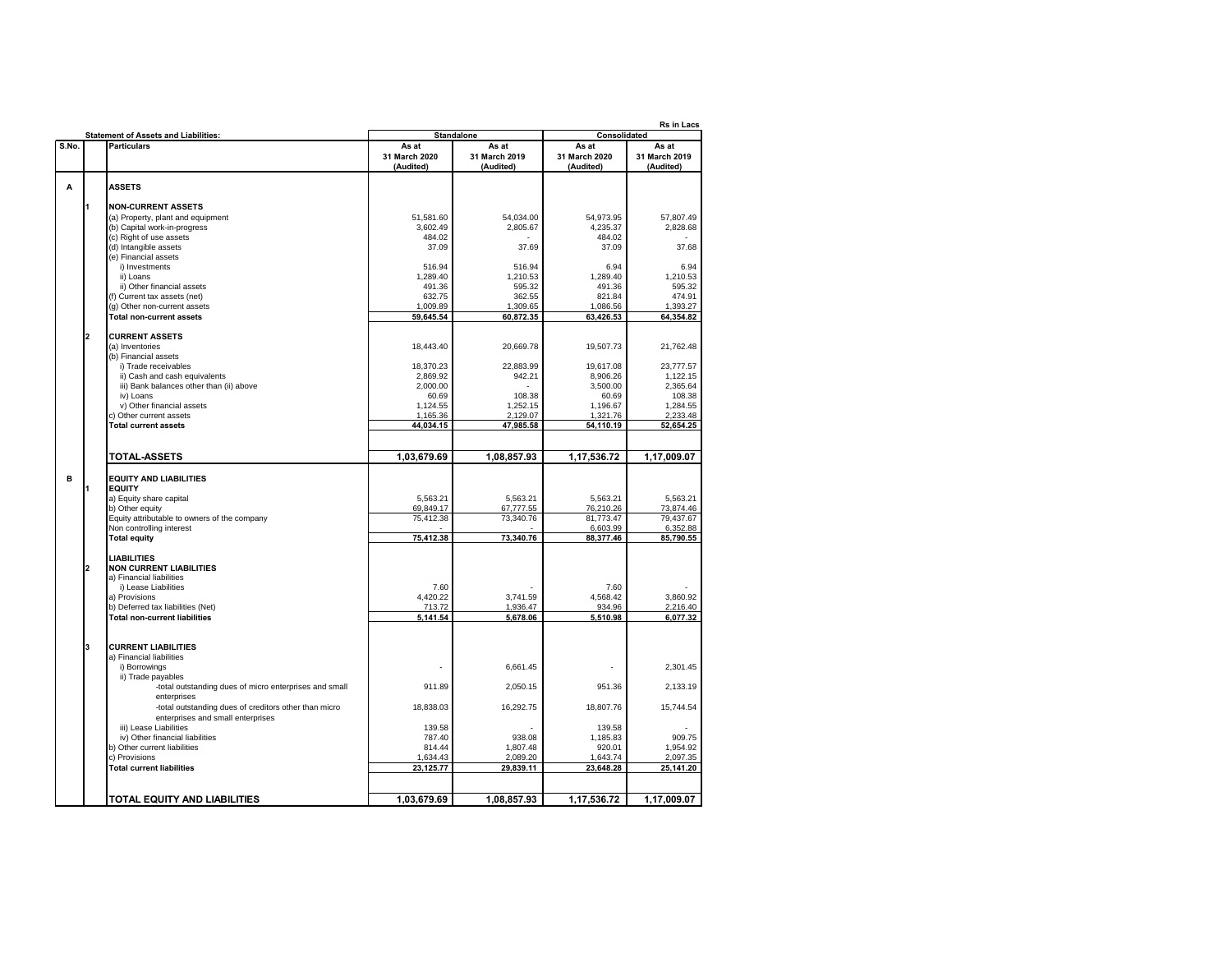| Rs in Lacs<br><b>Standalone Cash flow statement:</b>                           |                       |                       |  |  |  |  |
|--------------------------------------------------------------------------------|-----------------------|-----------------------|--|--|--|--|
| <b>Particulars</b>                                                             | Year ended            | Year ended            |  |  |  |  |
|                                                                                | 31 March 2020         | 31 March 2019         |  |  |  |  |
|                                                                                |                       |                       |  |  |  |  |
| A. Cash flow from operating activities                                         |                       |                       |  |  |  |  |
| Profit before tax                                                              | 3,309.97              | 12,842.77             |  |  |  |  |
| <b>Adiustments for:</b>                                                        |                       |                       |  |  |  |  |
| Depreciation and amortisation                                                  | 8,862.75              | 8,151.33              |  |  |  |  |
| Loss on sale / discard of fixed assets (net)                                   | 170.26                | 70.71                 |  |  |  |  |
| Provision for doubtful debts and advances                                      |                       | 76.66                 |  |  |  |  |
| Excess liabilities written back                                                | (443.45)              | (522.70)              |  |  |  |  |
| Provision for warranties                                                       | 43.18                 |                       |  |  |  |  |
| Bad debts / advances written off                                               | 41.81                 | 31.91                 |  |  |  |  |
| Interest income                                                                | (128.54)              | (89.23)               |  |  |  |  |
| Dividend income                                                                | (318.75)              | (311.10)              |  |  |  |  |
| Interest expense                                                               | 482.00                | 874.30                |  |  |  |  |
| Unrealised forex (gain)/loss (net)                                             | (205.57)              | 203.52                |  |  |  |  |
| Operating profit before working capital changes                                | 11,813.66             | 21,328.17             |  |  |  |  |
| Movements in working capital:                                                  |                       |                       |  |  |  |  |
| Decrease/(Increase) in trade/other receivables                                 | 4,677.53              | (2, 387.45)           |  |  |  |  |
| Decrease/(Increase) in inventories                                             | 2,226.38              | (2,467.88)            |  |  |  |  |
| Decrease/(Increase) in other current and non-current financial assets          | 102.06                | (6.07)                |  |  |  |  |
| Decrease in other current and non-current assets                               | 908.48                | 415.23                |  |  |  |  |
| (Decrease) in other current and non-current financial liabilites               | (30.51)               | (18.22)               |  |  |  |  |
| (Decrease) in other current and non-current liabilites                         | (993.04)              | (447.24)              |  |  |  |  |
| (Decrease) in current and non-current provisions                               | (1,038.09)            | (1, 116.99)           |  |  |  |  |
| Increase in trade payables                                                     | 1,850.48<br>19,516.95 | 1,112.22<br>16,411.77 |  |  |  |  |
| Cash flow from operating activities post working capital changes               |                       |                       |  |  |  |  |
| Income tax paid (net)                                                          | (1,512.53)            | (4,840.14)            |  |  |  |  |
| Net cash generated from operating activities                                   | 18,004.42             | 11,571.63             |  |  |  |  |
| B. Cash flows from investing activities                                        |                       |                       |  |  |  |  |
| Purchase of property, plant and equipment (including capital work-in-progress) | (7,252.09)            | (10, 777.38)          |  |  |  |  |
| Proceeds from sale property, plant and equipment                               | 39.99                 | 295.78                |  |  |  |  |
| Movement in other bank balances (net)                                          | (1,896.04)            | (28.08)               |  |  |  |  |
| Investment purchased                                                           |                       | (3.69)                |  |  |  |  |
| Interest received                                                              | 122.90                | 116.56                |  |  |  |  |
| Dividends received                                                             | 318.75                | 311.10                |  |  |  |  |
| Net cash used in investing activities                                          | (8,666.49)            | (10,085.71)           |  |  |  |  |
|                                                                                |                       |                       |  |  |  |  |
| C. Cash flows from financing activities                                        |                       |                       |  |  |  |  |
| Movement in borrowings(Short term)                                             | (6,660.00)            | (1.62)                |  |  |  |  |
| Interest paid                                                                  | (517.79)              | (829.02)              |  |  |  |  |
| Repayment of Lease liabilities                                                 | (230.98)              |                       |  |  |  |  |
| Net cash used in financing activities                                          | (7, 408.77)           | (830.64)              |  |  |  |  |
|                                                                                |                       |                       |  |  |  |  |
| Net increase in cash and cash equivalents $(A + B + C)$                        | 1,929.16              | 655.28                |  |  |  |  |
| Cash and cash equivalents at the beginning of the year                         | 940.76                | 285.48                |  |  |  |  |
| Cash and cash equivalents at the end of the year                               | 2,869.92              | 940.76                |  |  |  |  |
|                                                                                |                       |                       |  |  |  |  |
|                                                                                |                       |                       |  |  |  |  |
| Cash and cash equivalents as per above comprise of the following:              |                       |                       |  |  |  |  |
|                                                                                |                       |                       |  |  |  |  |
| With banks - on current account                                                | 2,869.92              | 942.21                |  |  |  |  |
| Cash credit facilities from banks (bank overdrafts)                            |                       | (1.45)                |  |  |  |  |
| <b>Grand Total</b>                                                             | 2.869.92              | 940.76                |  |  |  |  |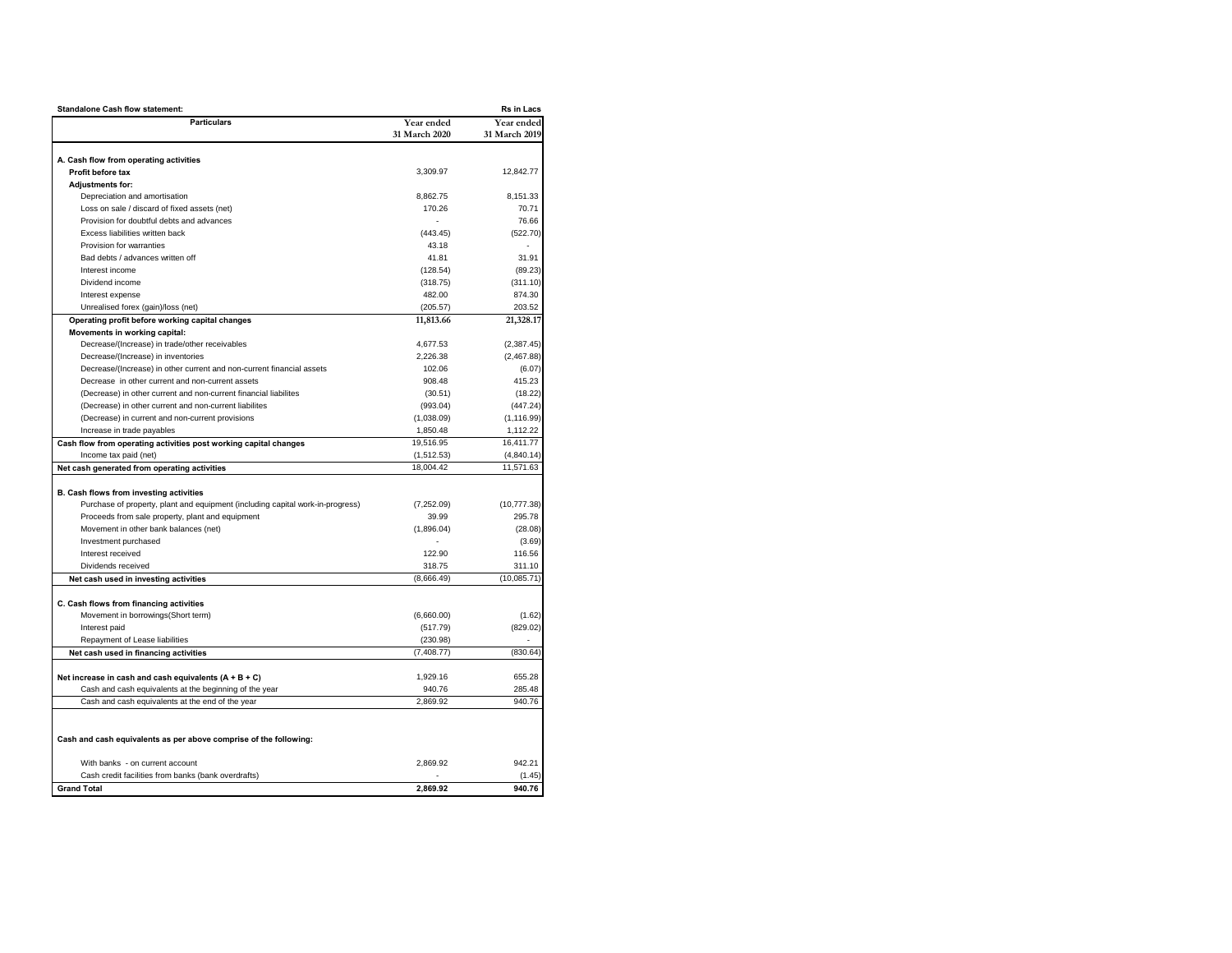| <b>Consolidated Cash flow statement:</b>                                       |               | <b>Rs in Lacs</b> |
|--------------------------------------------------------------------------------|---------------|-------------------|
| <b>Particulars</b>                                                             | Year ended    | Year ended        |
|                                                                                | 31 March 2020 | 31 March 2019     |
|                                                                                |               |                   |
| A. Cash flow from operating activities                                         |               |                   |
| Profit before tax                                                              | 4,664.62      | 14,895.04         |
| <b>Adjustments for:</b>                                                        |               |                   |
| Depreciation and amortisation                                                  | 9,277.44      | 8,576.87          |
| Loss on sale / discard of fixed assets (net)                                   | 170.52        | 71.12             |
| Provision for doubtful debts and advances                                      | (33.98)       | 85.12             |
| Excess liabilities written back                                                | (458.19)      | (522.70)          |
| Provision for warranties                                                       | 43.18         |                   |
| Bad debts / advances written off                                               | 41.81         | 31.91             |
| Interest income                                                                | (397.37)      | (195.21)          |
| Interest expense                                                               | 337.35        | 512.71            |
| Unrealised forex (gain)/loss (net)                                             | (178.32)      | 198.00            |
| Operating profit before working capital changes                                | 13,467.06     | 23,652.86         |
| Movements in working capital:                                                  |               |                   |
| Decrease/(Increase) in trade/other receivables                                 | 4,356.35      | (2, 153.37)       |
| Decrease/(Increase) in inventories                                             | 2,254.73      | (2,684.18)        |
| Decrease in other current and non-current financial assets                     | 78.99         | 42.34             |
| Decrease in other current and non-current assets                               | 863.48        | 368.97            |
| (Decrease) in other current and non-current financial liabilities              | (30.51)       | (18.22)           |
| (Decrease) in other current and non-current liabilities                        | (1,031.81)    | (478.55)          |
| (Decrease) in current and non-current provisions                               | (1,012.72)    | (1,091.10)        |
| Increase in trade payables                                                     | 2,311.29      | 1,291.32          |
| Cash flow from operating activities post working capital changes               | 21,256.86     | 18,930.07         |
| Income tax paid (net)                                                          | (2, 113.26)   | (5,605.56)        |
| Net cash generated from operating activities                                   | 19,143.60     | 13,324.51         |
| B. Cash flows from investing activities                                        |               |                   |
| Purchase of property, plant and equipment (including capital work-in-progress) | (7, 498.94)   | (10, 844.27)      |
| Proceeds from sale property, plant and equipment                               | 39.99         | 313.12            |
| Movement in other bank balances (net)                                          | (1,030.41)    | (1,795.01)        |
| Investment purchased                                                           |               | (3.69)            |
| Interest received                                                              | 374.69        | 244.11            |
| Net cash used in investing activities                                          | (8, 114.67)   | (12,085.74)       |
|                                                                                |               |                   |
| C. Cash flows from financing activities                                        |               |                   |
| Movement in borrowings(Short term)                                             | (2,300.00)    | (1.62)            |
| Interest paid                                                                  | (343.19)      | (467.43)          |
| Repayment of Lease liabilities                                                 | (230.98)      |                   |
| Payment of dividend including tax                                              | (369.20)      | (360.34)          |
| Net cash used in financing activities                                          | (3,243.37)    | (829.39)          |
|                                                                                |               |                   |
| Net increase in cash and cash equivalents $(A + B + C)$                        | 7,785.56      | 409.38            |
| Cash and cash equivalents at the beginning of the year                         | 1,120.70      | 711.32            |
| Cash and cash equivalents at the end of the year                               | 8.906.26      | 1.120.70          |
|                                                                                |               |                   |
|                                                                                |               |                   |
| Cash and cash equivalents as per above comprise of the following:              |               |                   |
|                                                                                |               |                   |
| With banks - on current account                                                | 3,206.26      | 1.122.15          |
| Deposits with original maturity for less than three months                     | 5,700.00      |                   |
| Cash credit facilities from banks (bank overdrafts)                            |               | (1.45)            |
| <b>Grand Total</b>                                                             | 8,906.26      | 1,120.70          |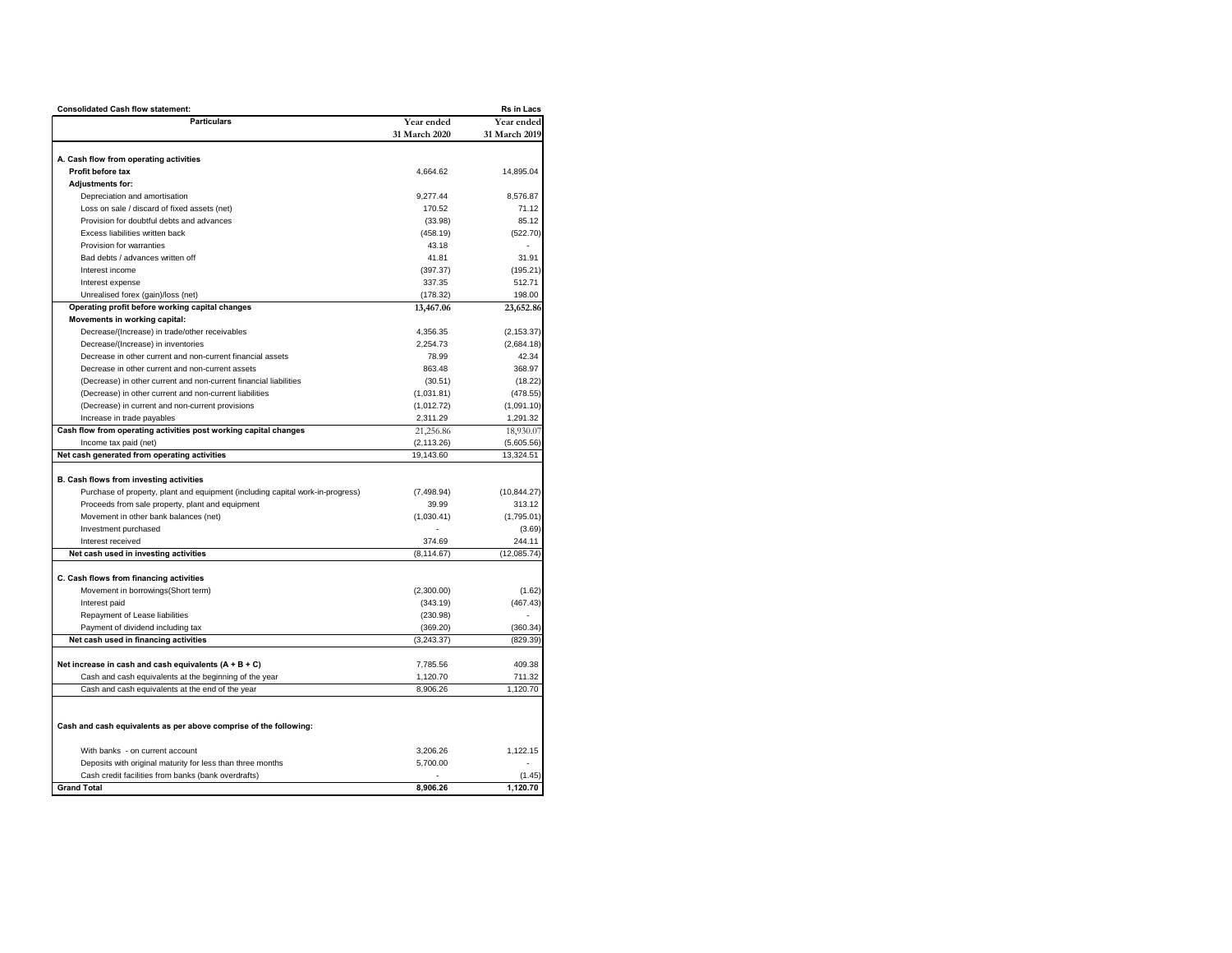#### **Notes:**

- 1 The standalone and consolidated financial results of the Company for the year ended 31 March 2020, which have been extracted from the financial statements audited by the statutory auditors, have been reviewed by the Audi held on 26 June 2020. The statutory auditors have expressed an unmodified audit opinion.
- **2** The audit as required under regulation 33 of SEBI (Listing Obligations and Disclosure Requirements) Regulations 2015 has been completed by statutory auditor for the year ended 31 March 2020.
- 3 The business activity of the Company predominantly fall within a single reportable business segment viz manufacturing and sale of Auto components. There are no separate reportable business segments. As part of reporting areas of the world, i.e., within India and other countries (outside India). The aforesaid is in line with review of operating results by the chief operating decision maker.
- **4** The results have been prepared in accordance with the Indian Accounting Standards (Ind-AS) prescribed under section 133 of the companies Act, 2013 and other recognised accounting practices and policies to the extent applic
- **5** Figures for the quarter ended 31 March 2020 and 31 March 2019 are the balancing figures between the audited figures for the full financial year ended 31 March 2020 and 31 March 2019 and the published year to date figures u
- **6** Effective 1 April 2019 lease contracts existing on the date of initial application i.e. 1 April 2019, the Company has used the modified retrospective approach for transitioning to Ind AS 116 with right of use asset recogni recognized in the balance sheet immediately before the date of initial application.

Accordingly, comparatives for the year ended 31 March 2019 have not been retrospectively adjusted. The above approach has resulted in recognition of right of use asset of ₹484.02 lacs (including leasehold land of ₹345.75

- 7 The Company elected to exercise the option permitted under section 115BAA of the Income Tax Act 1961 as introduced by the Taxation Laws (amendment) ordinance, 2019. Accordingly, the Company has recognised the tax provisi deferred tax assets/liabilities on the basis of the rates prescribed in that section. The full impact of this change has been recognised in the Statement of Profit and Loss. Tax expense for the year ended 31 March 2020 is considered in Sept'19 quarter on account of re-measurement of deferred tax assets/liabilities pertaining to previous period.
- 8 COVID-19 continues to spread across the globe including India, which has contributed to a significant decline and volatility in global and Indian financial markets and a significant decrease in global and local economic COVID-19 pandemic will impact the business of the Company depends upon future developments that cannot be predicted reliably at this stage. However, based on the preliminary estimates, the Company does not foresee any sign financial obligations over the foreseeable future, given early and required steps taken to contain, protect and mitigate the exposure. Pursuant to the relaxed guidelines, the Company has now resumed its operations, partial different from the estimates made as at the date of approval of these financial results. The Company will continue to closely monitor any material changes arising due to the impact of this pandemic/future economic conditio necessary measures to address the situation

For and on behalf of Board of Directors

**Date : 26 June 2020 Place: Gurugram**

**6G (Vinod Kumar Hans)**

**Managing Director DIN : 03328309**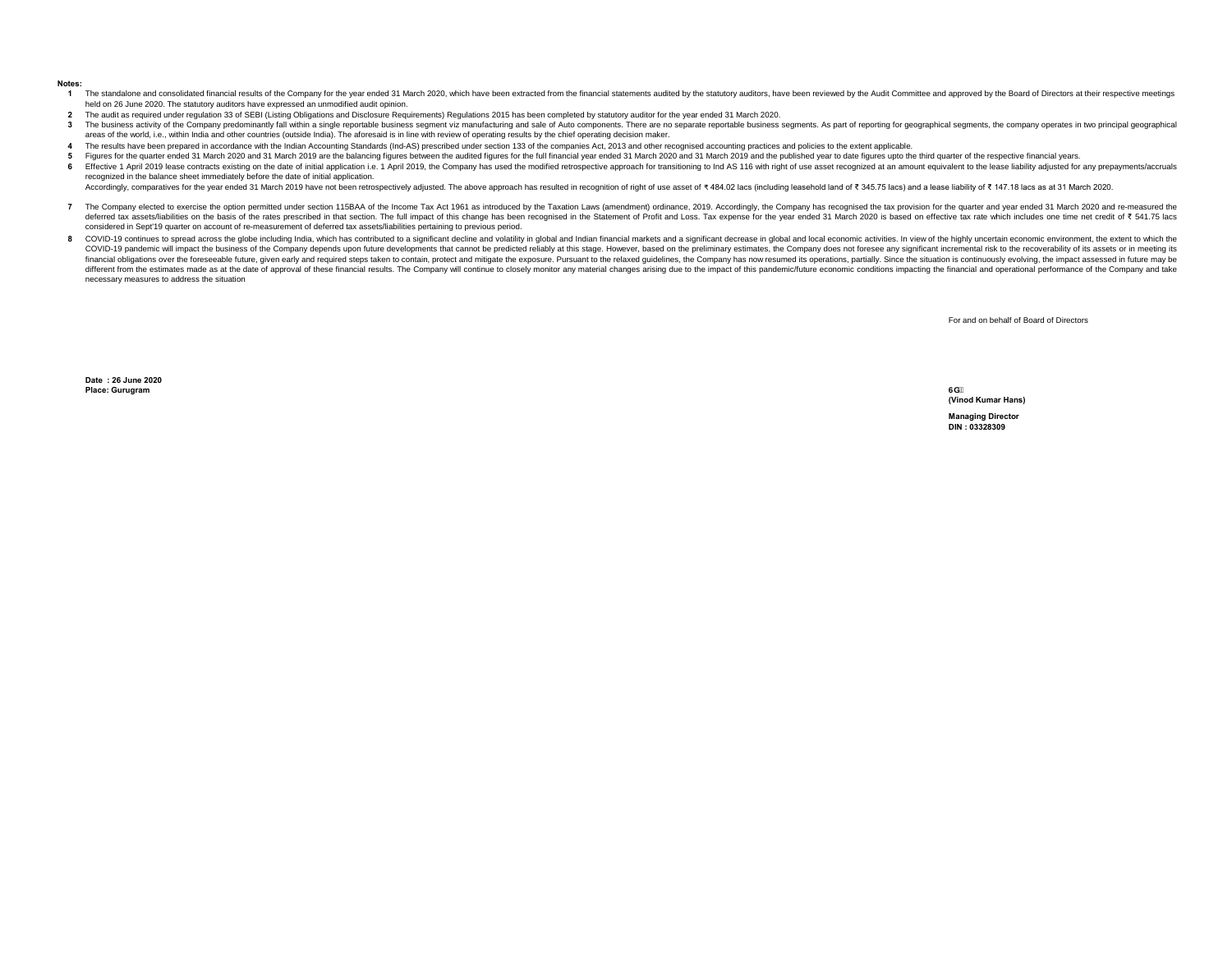**Walker Chandiok & Co LLP** 21st Floor, DLF Square Jacaranda Marg, DLF Phase II Gurugram - 122 002 India

T+91 124 462 8099 F +91 124 462 8001

**Independent Auditor's Report on Standalone Annual Financial Results of the Company Pursuant to the Regulation 33 of the SEBI** (**Listing Obligations and Disclosure Requirements) Regulations, 2015 (as amended)**

### **To the Board of Directors of Federal Mogul Goetze (India) Limited**

### **Opinion**

- 1. We have audited the accompanying standalone annual financial results ('the Statement') of Federal Mogul Goetze (India) Limited ('the Company') for the year ended31 March 2020, attached herewith, being submitted by the Company pursuant to the requirements of Regulation 33 of the SEBI (Listing Obligations and Disclosure Requirements) Regulations, 2015 (as amended) ('Listing Regulations'), including relevant circulars issued by the SEBI from time to time.
- 2. In our opinion and to the best of our information and according to the explanations given to us, the Statement:
	- (i) presents financial results in accordance with the requirements of Regulation 33 of the Listing Regulations, and
	- (ii) gives a true and fair view in conformity with the applicable Indian Accounting Standards ('Ind AS') prescribed under Section 133 of the Companies Act, 2013 ('the Act'), read with relevant rules issued thereunder, and other accounting principles generally accepted in India, of the standalone net profit after tax and other comprehensive income and other financial information of the Company for the year ended 31 March 2020.

### **Basis for Opinion**

3. We conducted our audit in accordance with the Standards on Auditing ('SAs') specified under section 143(10) of the Act. Our responsibilities under those standards are further described in the Auditor's Responsibilities for the Audit of the Statement section of our report. We are independent of the Company in accordance with the Code of Ethics issued by the Institute of Chartered Accountants of India ('the ICAI') together with the ethical requirements that are relevant to our audit of the financial statements under the provisions of the Act and the rules thereunder, and we have fulfilled our other ethical responsibilities in accordance with these requirements and the Code of Ethics. We believe that<br>the audit evidence obtained by us, is sufficient and appropriate to provide a basis for our opinion. the audit evidence obtained by us, is sufficient and appropriate to provide a basis for our opinion.

**DACCOU** 

Walker Chandiok & Co LLP is registered with limited liability with identification number AAC-2085 and its registered office at L-41 Connaught Circus, New Delhi, 110001. India

**Chartered Accountants** 

Offices in Bengaluru, Chandigarh, Chennai, Gurugram, Hyderabad, Kochi, Kolkata, Mumbai, New Delhi, Noida and Puna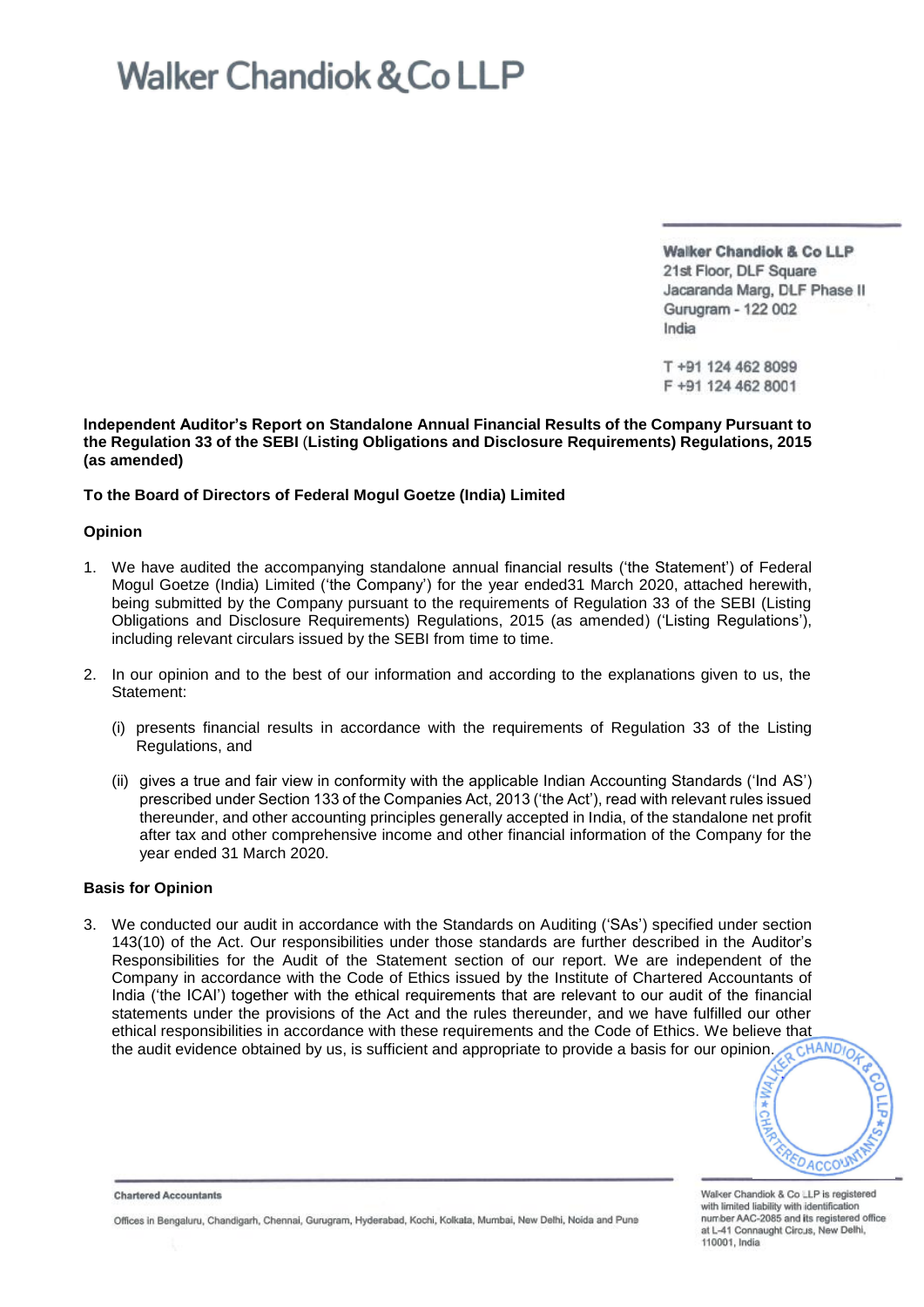### **Emphasis of Matter**

4. We draw attention to Note 8 of the Statement, which describes the uncertainties due to the outbreak of Covid-19 pandemic and the management's evaluation of the impact on the financial statements of the Company as at the balance sheet date. Our opinion is not modified in respect of this matter

### **Responsibilities of Management and Those Charged with Governance for the Statement**

- 5. This Statement has been prepared on the basis of the standalone annual audited financial statements and has been approved by the Company's Board of Directors. The Company's Board of Directors is responsible for the preparation and presentation of the Statement that gives a true and fair view of the net profit and other comprehensive income and other financial information of the Company in accordance with the accounting principles generally accepted in India, including Ind AS prescribed under Section 133 of the Act, read with relevant rules issued thereunder and other accounting principles generally accepted in India, and in compliance with Regulation 33 of the Listing Regulations. This responsibility also includes maintenance of adequate accounting records in accordance with the provisions of the Act for safeguarding of the assets of the Company and for preventing and detecting frauds and other irregularities; selection and application of appropriate accounting policies; making judgments and estimates that are reasonable and prudent; and design, implementation and maintenance of adequate internal financial controls that were operating effectively for ensuring the accuracy and completeness of the accounting records, relevant to the preparation and presentation of the Statement that gives a true and fair view and is free from material misstatement, whether due to fraud or error.
- 6. In preparing the Statement, the Board of Directors is responsible for assessing the Company's ability to continue as a going concern, disclosing, as applicable, matters related to going concern, and using the going concern basis of accounting unless the Board of Directors either intends to liquidate the Company or to cease operations, or has no realistic alternative but to do so.
- 7. The Board of Directors is also responsible for overseeing the Company's financial reporting process.

### **Auditor's Responsibilities for the Audit of the Statement**

- 8. Our objectives are to obtain reasonable assurance about whether the Statement as a whole is free from material misstatement, whether due to fraud or error, and to issue an auditor's report that includes our opinion. Reasonable assurance is a high level of assurance but is not a guarantee that an audit conducted in accordance with Standards on Auditing, specified under section 143(10) of the Act, will always detect a material misstatement when it exists. Misstatements can arise from fraud or error and are considered material if, individually or in the aggregate, they could reasonably be expected to influence the economic decisions of users taken on the basis of this Statement.
- 9. As part of an audit in accordance with the Standards on Auditing, we exercise professional judgment and maintain professional skepticism throughout the audit. We also:
	- Identify and assess the risks of material misstatement of the Statement, whether due to fraud or error, design and perform audit procedures responsive to those risks, and obtain audit evidence that is sufficient and appropriate to provide a basis for our opinion. The risk of not detecting a material misstatement resulting from fraud is higher than for one resulting from error, as fraud may involve collusion, forgery, intentional omissions, misrepresentations, or the override of internal control.
	- Obtain an understanding of internal control relevant to the audit in order to design audit procedures that are appropriate in the circumstances. Under Section 143(3) (i) of the Act, we are also responsible for expressing our opinion on whether the Company has in place adequate internal financial controls with reference to financial statements and the operating effectiveness of such controls.
	- Evaluate the appropriateness of accounting policies used and the reasonableness of accounting estimates and related disclosures made by the management.

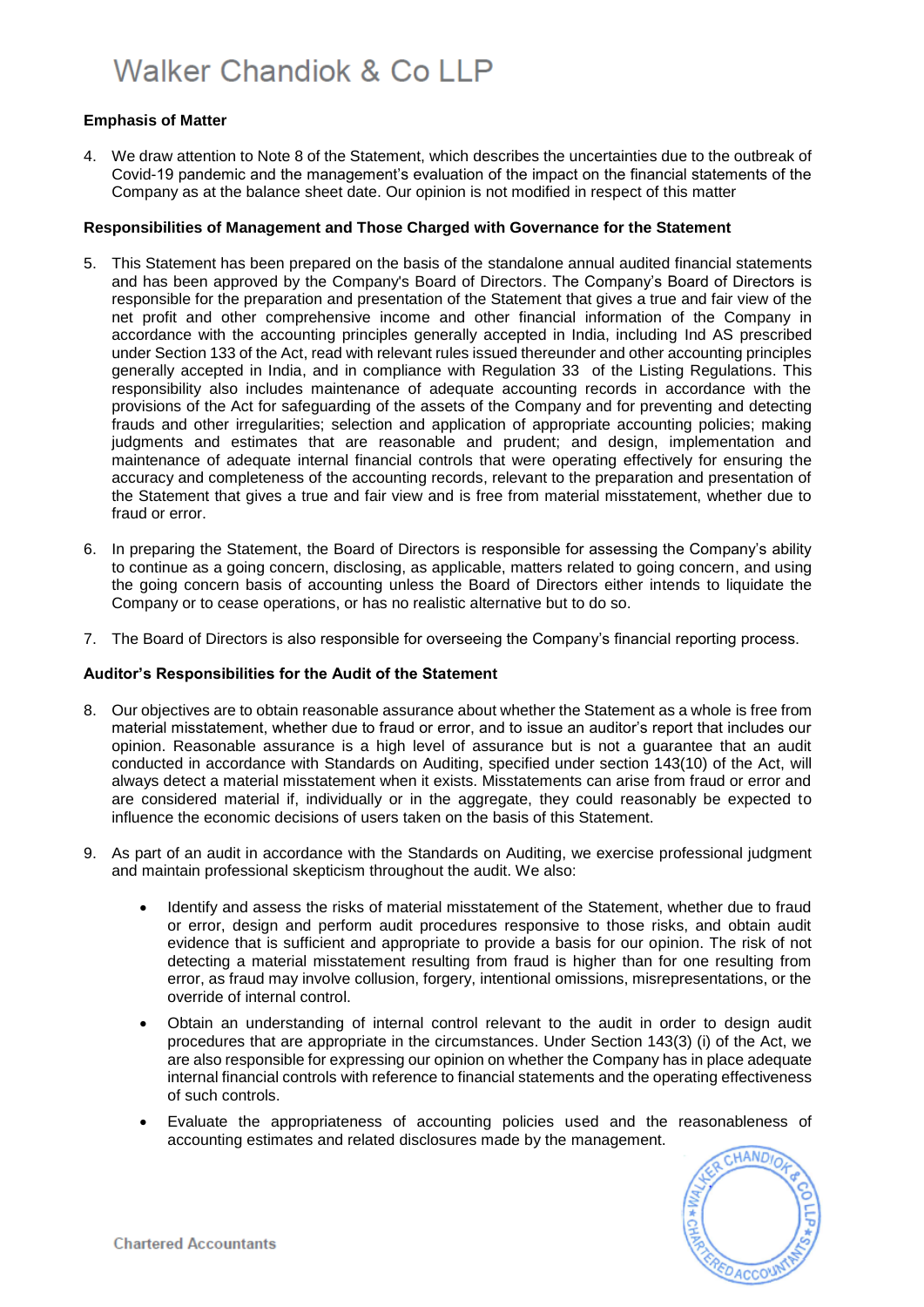- Conclude on the appropriateness of the management's use of the going concern basis of accounting and, based on the audit evidence obtained, whether a material uncertainty exists related to events or conditions that may cast significant doubt on the Company's ability to continue as a going concern. If we conclude that a material uncertainty exists, we are required to draw attention in our auditor's report to the related disclosures in the Statement or, if such disclosures are inadequate, to modify our opinion. Our conclusions are based on the audit evidence obtained up to the date of our auditor's report. However, future events or conditions may cause the Company to cease to continue as a going concern.
- Evaluate the overall presentation, structure and content of the Statement, including the disclosures, and whether the Statement represents the underlying transactions and events in a manner that achieves fair presentation.
- 10. We communicate with those charged with governance regarding, among other matters, the planned scope and timing of the audit and significant audit findings, including any significant deficiencies in internal control that we identify during our audit.
- 11. We also provide those charged with governance with a statement that we have complied with relevant ethical requirements regarding independence, and to communicate with them all relationships and other matters that may reasonably be thought to bear on our independence, and where applicable, related safeguards.

### **Other Matter**

12. The Statement includes the financial results for the quarter ended 31 March 2020, being the balancing figures between the audited figures in respect of the full financial year and the published unaudited year-to-date figures up to the third quarter of the current financial year, which were subject to limited review by us.

**For Walker Chandiok & Co LLP**  Chartered Accountants Firm Registration No.: 001076N/N500013<br>CHANDIO



**Anamitra Das** Partner Membership No. 062191

UDIN: 20062191AAAAGE2524

**Place:** Gurugram **Date:** 26 June 2020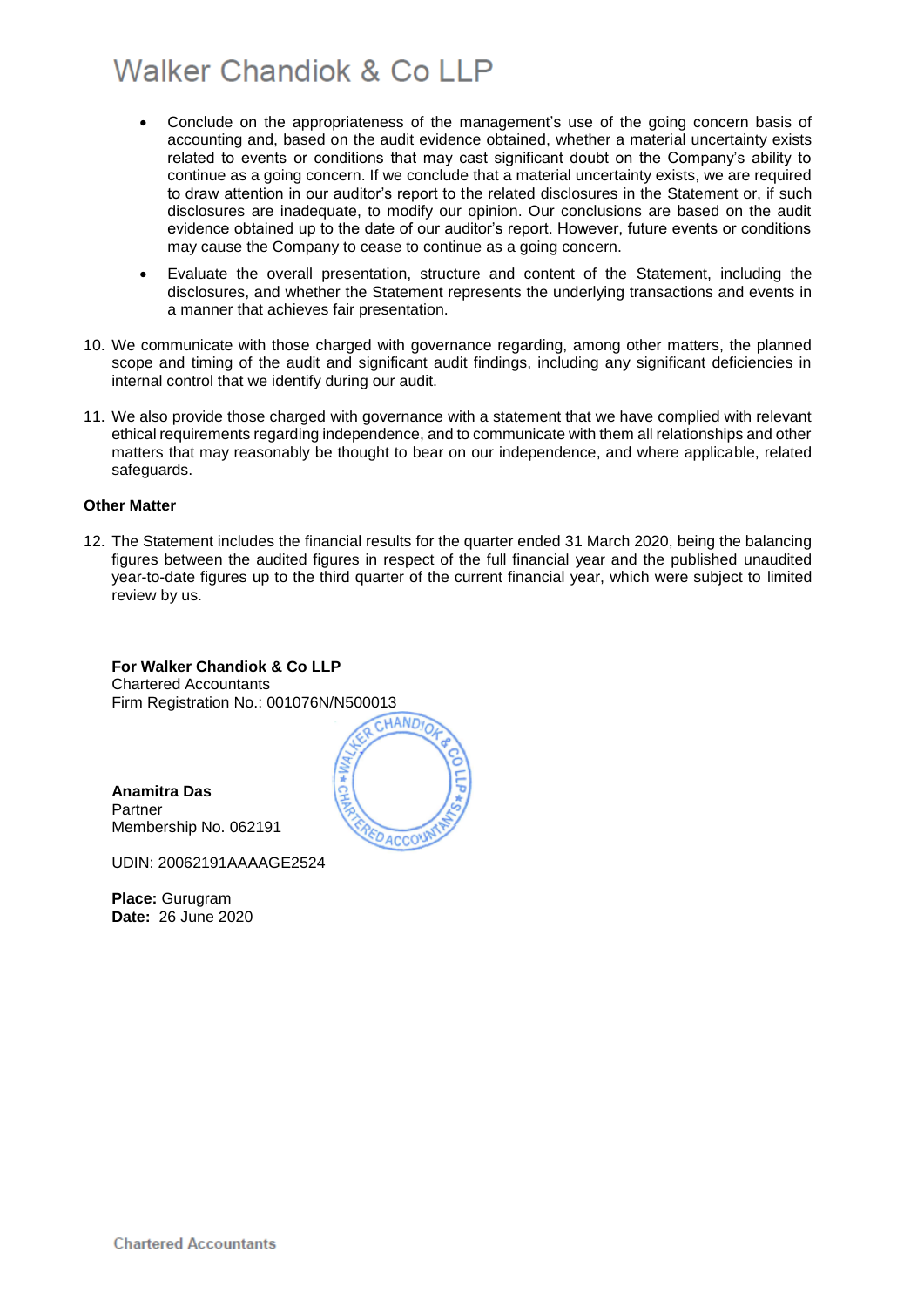Walker Chandiok & Co LLP 21st Floor, DLF Square Jacaranda Marg, DLF Phase II Gurugram - 122 002 India

T +91 124 462 8099 F +91 124 462 8001

**Independent Auditor's Report on Consolidated Annual Financial Results of the Company Pursuant to the Regulation 33 of the SEBI** (**Listing Obligations and Disclosure Requirements) Regulations, 2015 (as amended)**

### **To the Board of Directors of Federal Mogul Goetze (India) Limited**

### **Opinion**

- 1. We have audited the accompanying consolidated annual financial results ('the Statement') of **Federal Mogul Goetze (India) Limited** ('the Holding Company') and its subsidiary (the Holding Company and its subsidiary together referred to as 'the Group'), for the year ended 31 March 2020, attached herewith, being submitted by the Holding Company pursuant to the requirements of Regulation 33 of the SEBI (Listing Obligations and Disclosure Requirements) Regulations, 2015 (as amended) ('Listing Regulations'), including relevant circulars issued by the SEBI from time to time.
- 2. In our opinion and to the best of our information and according to the explanations given to us, the Statement:
	- (i) includes the annual financial results of the entity listed in Annexure 1;
	- (ii) presents financial results in accordance with the requirements of Regulation 33 of the Listing Regulations;
	- (iii) gives a true and fair view in conformity with the applicable Indian Accounting Standards ('Ind AS') prescribed under Section 133 of the Companies Act, 2013 ('the Act') read with relevant rules issued thereunder, and other accounting principles generally accepted in India, of the consolidated net profit after tax and other comprehensive income and other financial information of the Group, for the year ended 31 March 2020.

### **Basis for Opinion**

3. We conducted our audit in accordance with the Standards on Auditing ('SAs') specified under section 143(10) of the Act. Our responsibilities under those standards are further described in the Auditor's Responsibilities for the Audit of the Statement section of our report. We are independent of the Group, in accordance with the Code of Ethics issued by the Institute of Chartered Accountants of India ('the ICAI') together with the ethical requirements that are relevant to our audit of the financial statements under the provisions of the Act, and the rules thereunder, and we have fulfilled our other ethical responsibilities in accordance with these requirements and the Code of Ethics. We believe that the audit evidence obtained by us is sufficient and appropriate to provide a basis for our opinion.



**Chartered Accountants** 

Offices in Bengaluru, Chandigarh, Chennai, Gurugram, Hyderabad, Kochi, Kolkala, Mumbai, New Delhi, Noida and Puna

Walker Chandiok & Co LIP is registered with limited liability with identification number AAC-2085 and its registered office at L-41 Connaught Circus, New Delhi, 110001, India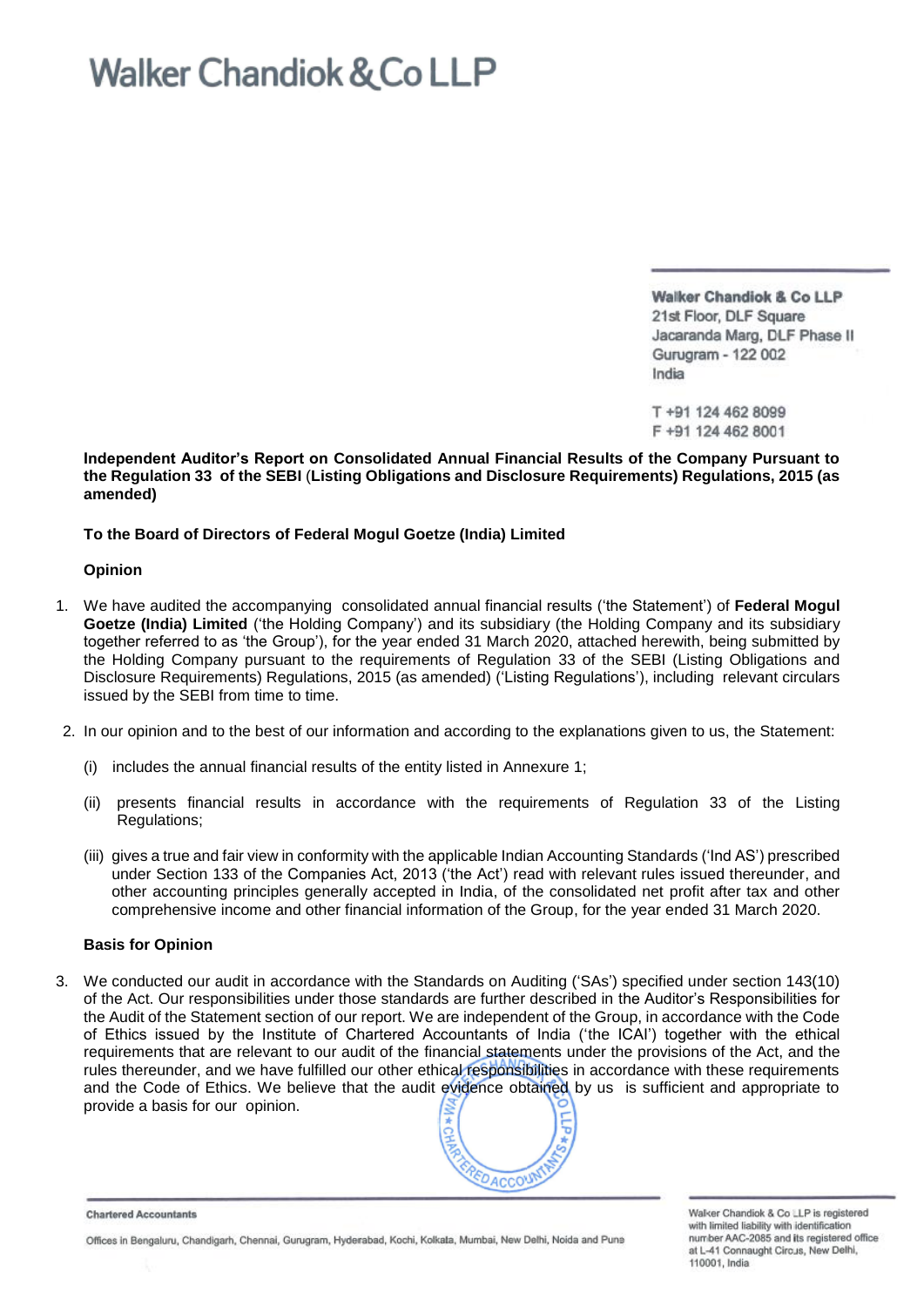### **Emphasis of Matter**

4. We draw attention to Note 8 of the accompanying notes to the Statement, which describes the uncertainties due to the outbreak of Covid-19 pandemic and the management's evaluation of the impact on the financial statements of the Group as at the balance sheet date. Our opinion is not modified in respect of this matter.

### **Responsibilities of Management and Those Charged with Governance for the Statement**

- 5. The Statement, which is the responsibility of the Holding Company's management and has been approved by the Holding Company's Board of Directors, has been prepared on the basis of the consolidated annual audited financial statements. The Holding Company's Board of Directors is responsible for the preparation and presentation of the Statement that gives a true and fair view of the consolidated net profit after tax and other comprehensive income, and other financial information of the Group in accordance with the accounting principles generally accepted in India, including the Ind AS prescribed under section 133 of the Act, read with relevant rules issued thereunder and other accounting principles generally accepted in India and in compliance with Regulation 33 of the Listing Regulations. The respective Board of Directors/ management of the companies included in the Group, are responsible for maintenance of adequate accounting records in accordance with the provisions of the Act, for safeguarding of the assets of the Group, and for preventing and detecting frauds and other irregularities; selection and application of appropriate accounting policies; making judgments and estimates that are reasonable and prudent; and design, implementation and maintenance of adequate internal financial controls, that were operating effectively, for ensuring the accuracy and completeness of the accounting records, relevant to the preparation and presentation of the financial results, that give a true and fair view and are free from material misstatement, whether due to fraud or error. These financial results have been used for the purpose of preparation of the Statement by the Directors of the Holding Company, as aforesaid.
- 6. In preparing the Statement, the respective Board of Directors of the companies included in the Group, are responsible for assessing the ability of the Group, to continue as a going concern, disclosing, as applicable, matters related to going concern and using the going concern basis of accounting, unless the respective Board of Directors either intends to liquidate the Group or to cease operations, or has no realistic alternative but to do so.
- 7. The respective Board of Directors of the companies included in the Group, are responsible for overseeing the financial reporting process of the companies included in the Group.

### **Auditor's Responsibilities for the Audit of the Statement**

- 8. Our objectives are to obtain reasonable assurance about whether the Statement as a whole is free from material misstatement, whether due to fraud or error, and to issue an auditor's report that includes our opinion. Reasonable assurance is a high level of assurance but is not a guarantee that an audit conducted in accordance with Standards on Auditing, specified under section 143(10) of the Act, will always detect a material misstatement, when it exists. Misstatements can arise from fraud or error, and are considered material if, individually, or in the aggregate, they could reasonably be expected to influence the economic decisions of users taken on the basis of this Statement.
- 9. As part of an audit in accordance with the Standards on Auditing, we exercise professional judgment and maintain professional skepticism throughout the audit. We also:
	- Identify and assess the risks of material misstatement of the Statement, whether due to fraud or error, design and perform audit procedures responsive to those risks, and obtain audit evidence that is sufficient and appropriate to provide a basis for our opinion. The risk of not detecting a material misstatement resulting from fraud is higher than for one resulting from error, as fraud may involve collusion, forgery, intentional omissions, misrepresentations, or the override of internal control.
	- Obtain an understanding of internal control relevant to the audit in order to design audit procedures that are appropriate in the circumstances. Under section 143(3) (i) of the Act, we are also responsible for expressing our opinion on whether the Holding Company has adequate internal financial controls with reference to financial statements in place and the operating effectiveness of such controls.
	- Evaluate the appropriateness of accounting policies used and the reasonableness of accounting estimates and related disclosures made by the management. and related disclosures made by the management.

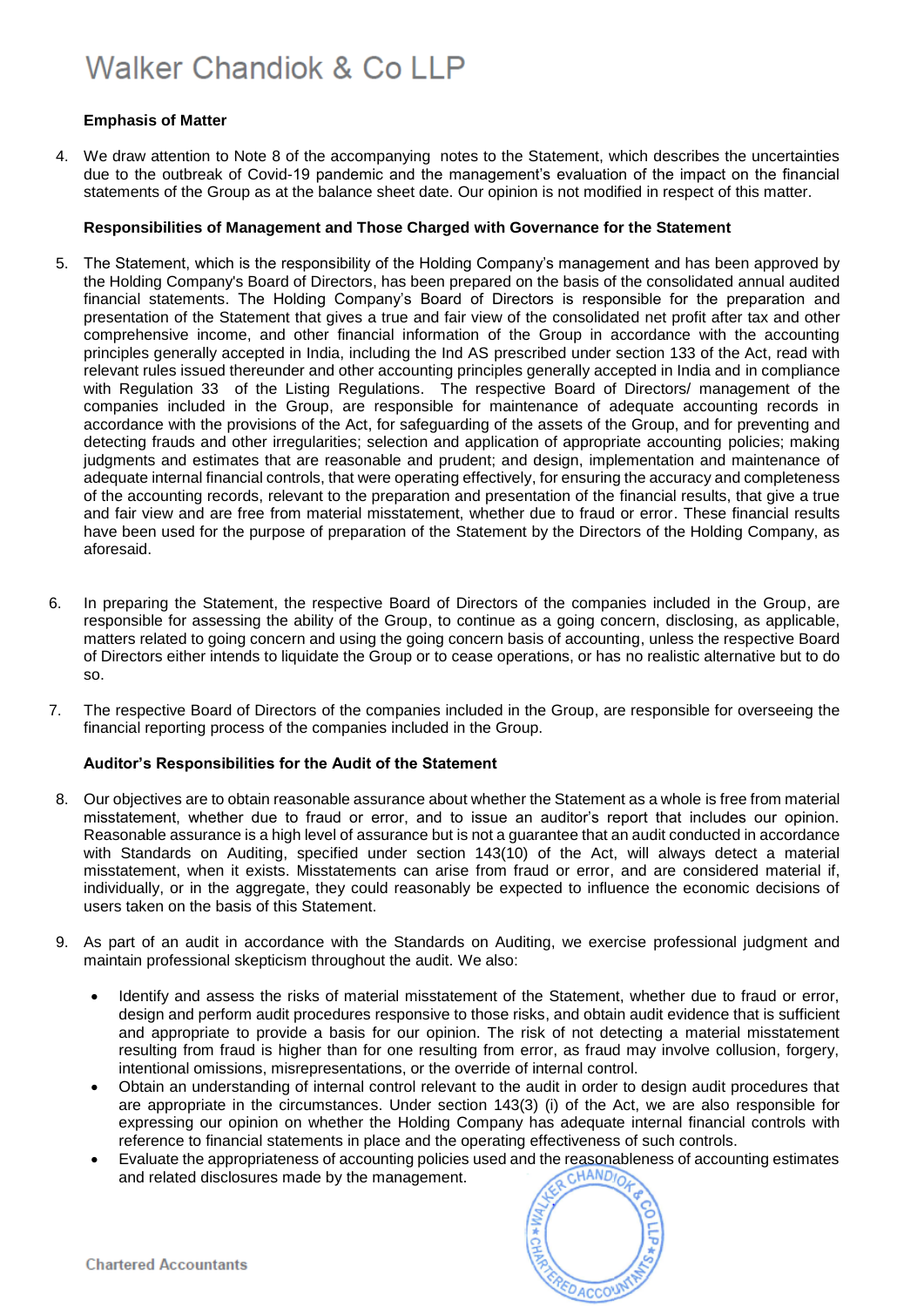- Conclude on the appropriateness of management's use of the going concern basis of accounting and, based on the audit evidence obtained, whether a material uncertainty exists related to events or conditions that may cast significant doubt on the ability of the Group, to continue as a going concern. If we conclude that a material uncertainty exists, we are required to draw attention in our auditor's report to the related disclosures in the Statement or, if such disclosures are inadequate, to modify our opinion. Our conclusions are based on the audit evidence obtained up to the date of our auditor's report. However, future events or conditions may cause the Group to cease to continue as a going concern.
- Evaluate the overall presentation, structure and content of the Statement, including the disclosures, and whether the Statement represents the underlying transactions and events in a manner that achieves fair presentation.
- Obtain sufficient appropriate audit evidence regarding the financial results of the entities within the Group, to express an opinion on the Statement. We are responsible for the direction, supervision and performance of the audit of financial information of such entities included in the Statement, of which we are the independent auditors. For the other entities included in the Statement, which have been audited by the other auditors, such other auditors remain responsible for the direction, supervision and performance of the audits carried out by them. We remain solely responsible for our audit opinion.
- 10. We communicate with those charged with governance of the Holding Company and such other entities included in the Statement, of which we are the independent auditors, regarding, among other matters, the planned scope and timing of the audit and significant audit findings, including any significant deficiencies in internal control that we identify during our audit.
- 11. We also provide those charged with governance with a statement that we have complied with relevant ethical requirements regarding independence, and to communicate with them all relationships and other matters that may reasonably be thought to bear on our independence, and where applicable, related safeguards.
- 12. We also performed procedures in accordance with SEBI Circular CIR/CFD/CMD1/44/2019 dated 29 March 2019, issued by the SEBI under Regulation 33 (8) of the Listing Regulations, to the extent applicable.

### **Other Matter**

- 13. The Statement includes the consolidated financial results for the quarter ended 31 March 2020, being the balancing figures between the audited consolidated figures in respect of the full financial year and the published unaudited year-to-date consolidated figures up to the third quarter of the current financial year, which were subject to limited review by us.
- 14. The Statement includes figures for the corresponding quarter ended 31 March 2019 which are the balancing figures between the audited figures in respect of the full financial year ended 31 March 2019 and the unaudited year-to-date figures up to the third quarter of the previous financial year, which have been approved by the Company's Board of Directors, but have not been subjected to audit or review.

CHANDIO

**For Walker Chandiok & Co LLP** Chartered Accountants Firm Registration No.: 001076N/N500013

**Anamitra Das** Partner Membership No. 062191



Place: Gurugram Date: 26 June 2020